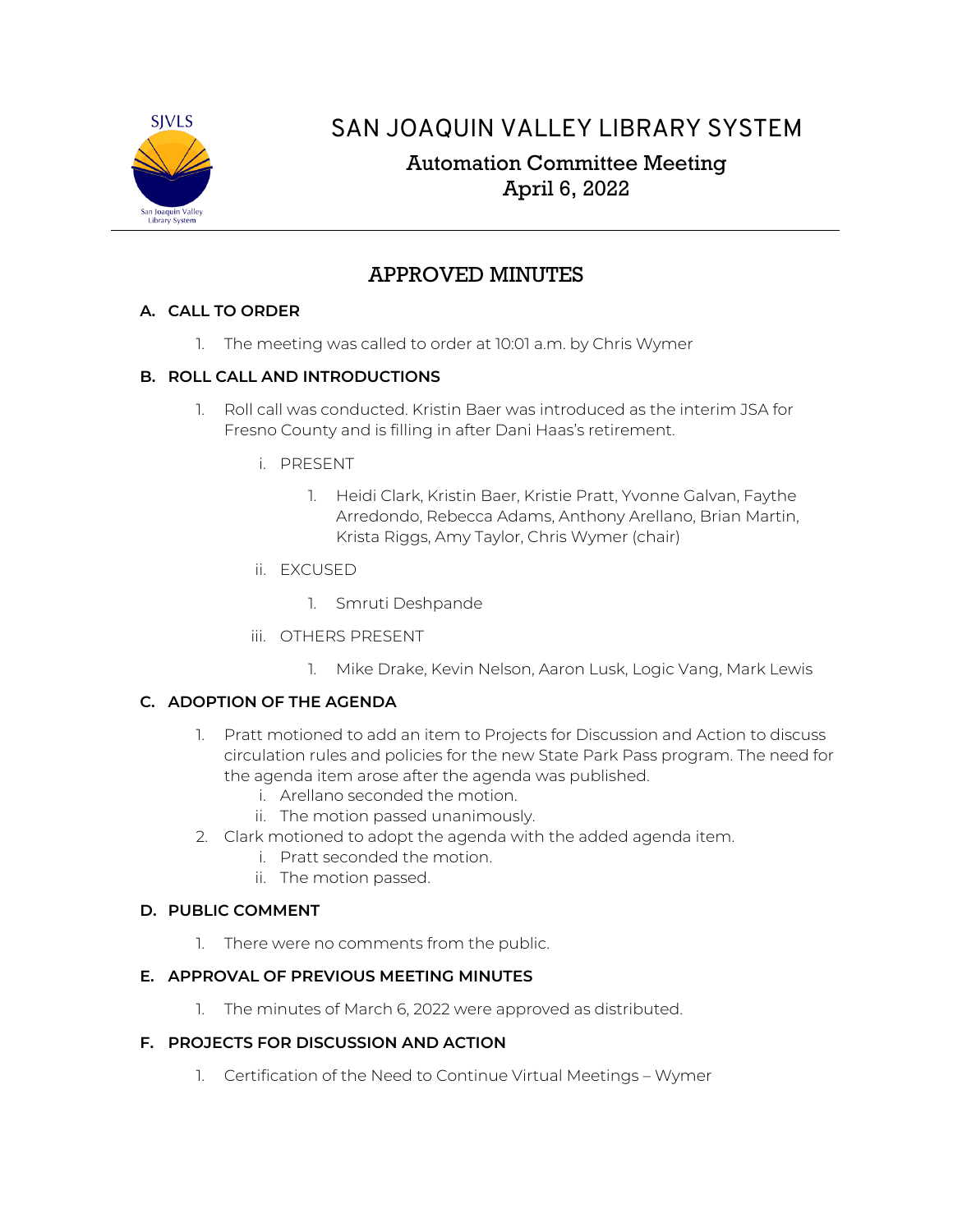- i. The committee discussed current conditions in their local jurisdictions and the need to continue meeting virtually.
	- 1. Baer motioned to continue virtual meetings.
	- 2. Adams seconded.
	- 3. The motion passed.
- 2. State Library Park Pass Program Pratt
	- i. As a part of a new program, the State Library is providing day-use passes for patrons to visit State Parks and would like the passes to be a combination of "lucky day" passes that don't fill hold requests and passes that can be requested. In addition, they would like the passes to be fine free. Pratt asked the committee about their approach to the new State Library Park Pass program, how to handle requests within the system, and what information local staff need to provide SJVLS if new item types are needed. Riggs shared that when she asked the State Library about making passes requestable and the State said their preference would be to allow passes to be requested, but not float between libraries. As a result, they're going to take the approach of not allowing requests on their initial allotment of passes. Baer reported that Fresno's approach is going to be making some of the items "lucky day" but allowing requests on the others. The committee discussed request rules and procedures for changing whether the passes can be requested, along with the information the system office needs to create new item types. Changing from not filling holds to filling holds is a simple process and can easily be accommodated. For new item types, SJVLS staff need to know any exceptions to the circulation defaults, such as a \$0 fine rate, and how many renewals are allowed.
	- ii. The next point that was discussed was whether checking out these passes would be limited to that member's patrons. Madera's item type was created with rules to limit checkout to only Madera residents. The committee discussed what checkout and request limitations make sense in terms of allowing patrons to use the passes and make the process easier for staff. Only allowing residents of a library jurisdiction to request and checkout passes has the potential to deny non-resident borrower types the ability to use this service, and updating borrower types to the jurisdiction they live in will change the e-resources borrowers can access. Galvan inquired about how long other members are planning on allowing the passes to checkout. Madera's plan is to allow 3-week checkouts, as was Tulare Public. Merced's plan was for a 2 week checkout. Taylor commented that it would be preferable for the entire system to have a standard approach to handling non-resident borrowers so that all patrons receive the same treatment in accessing passes but allow individual jurisdictions to determine local policy for allowing requests and checkout periods. It was agreed that non-resident borrowers may not live in a member's jurisdiction, but by registering with that member and using their locations that branch is effectively their main branch. Taylor commented that even if a borrower resides outside of the system boundaries, their registration and usage of the local branch shows they're more likely to use that library than where they live. Clark commented that non-resident borrowers have shown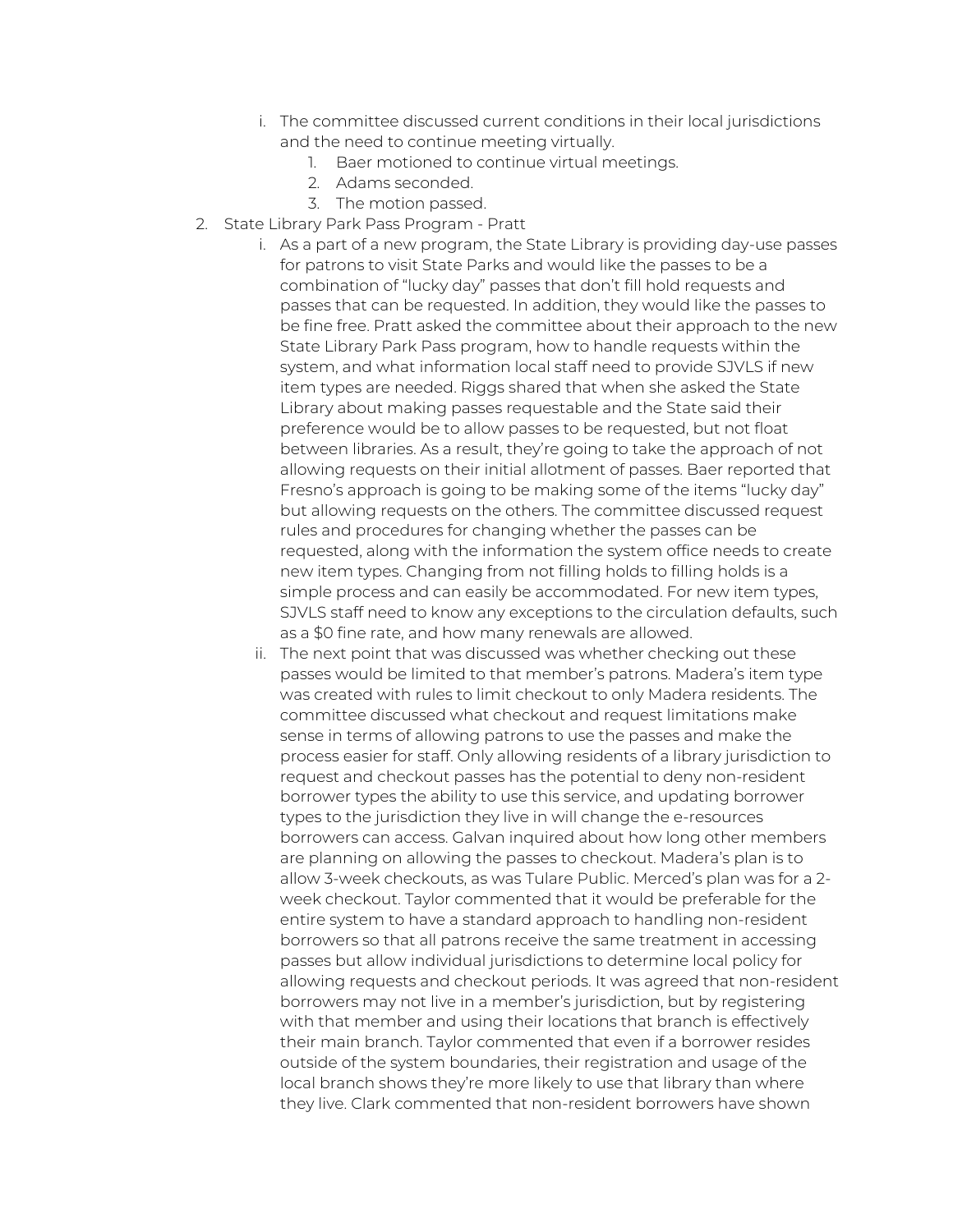they have the wherewithal to get a card in that jurisdiction and use those resources, so they should be allowed to use all the resources available. Drake asked about how to handle child borrowers. Pratt commented that she wasn't sure about restricting child borrowers from checking out, because sometimes parents get a card for their children but not themselves. Riggs commented that Madera's approach was to only allow adult borrowers was that taking a day trip to a State Park would require an adult to travel to the location. If an adult doesn't already have a card that would be a good time to encourage them to register. The committee's consensus on checkouts was that any borrower registered within a jurisdiction should be able to check out passes from that jurisdiction. Once the item types are created, the system office will also create reports to identify passes that age to lost so they can be deactivated.

## **G. STAFF REPORTS**

- 1. Senior Systems Network Engineer
	- i. Nelson reported that the Spring PC Order is open, but there isn't finalized pricing now because of supply chain problems. CENIC projects are still in progress.
- 2. Associate System Administrator
	- i. Drake reported that he's been working on State Park Passes and will be busy with that for the foreseeable future.
- 3. System Administrator
	- i. Wymer reported that he hasn't had a lot of time to work on System Administrator tasks. He was out of the office for a period, which prevented him from working on projects. He's working on reconnecting Porterville to the network, along with developing procedures for ECF devices. He's worked with the State Library on revising the Annual Plan of Service forms. Wymer also reported about problems encountered with DayEnd the previous week. A new DayEnd PC was set up and since Wednesday it has been running successfully again. His other update was that he's working on recording CENIC e-rate disbursements.

#### **H. CALENDAR ITEMS**

1. Date and location for next Automation Committee Meeting i. May 4, 2022 via Teams.

#### **I. ANNOUCEMENTS**

- 1. Pratt announced that the Wilson and Lamont branches re-opened this week. Kern County now only has one branch that's still closed, their Northeast branch. They just need to hire and train staff and then the branch will re-open as well.
- 2. Clark announced that she's filling in for Roache while she's out on leave. Tulare Public is currently down two staff members and working short staffed.
- 3. Martin announced that he set up a Minecraft server for Kings County's Summer Reading Program for Teens and Adults. If anyone is interested, he can provide the login information. He has the world set up and is working to recreate the library.